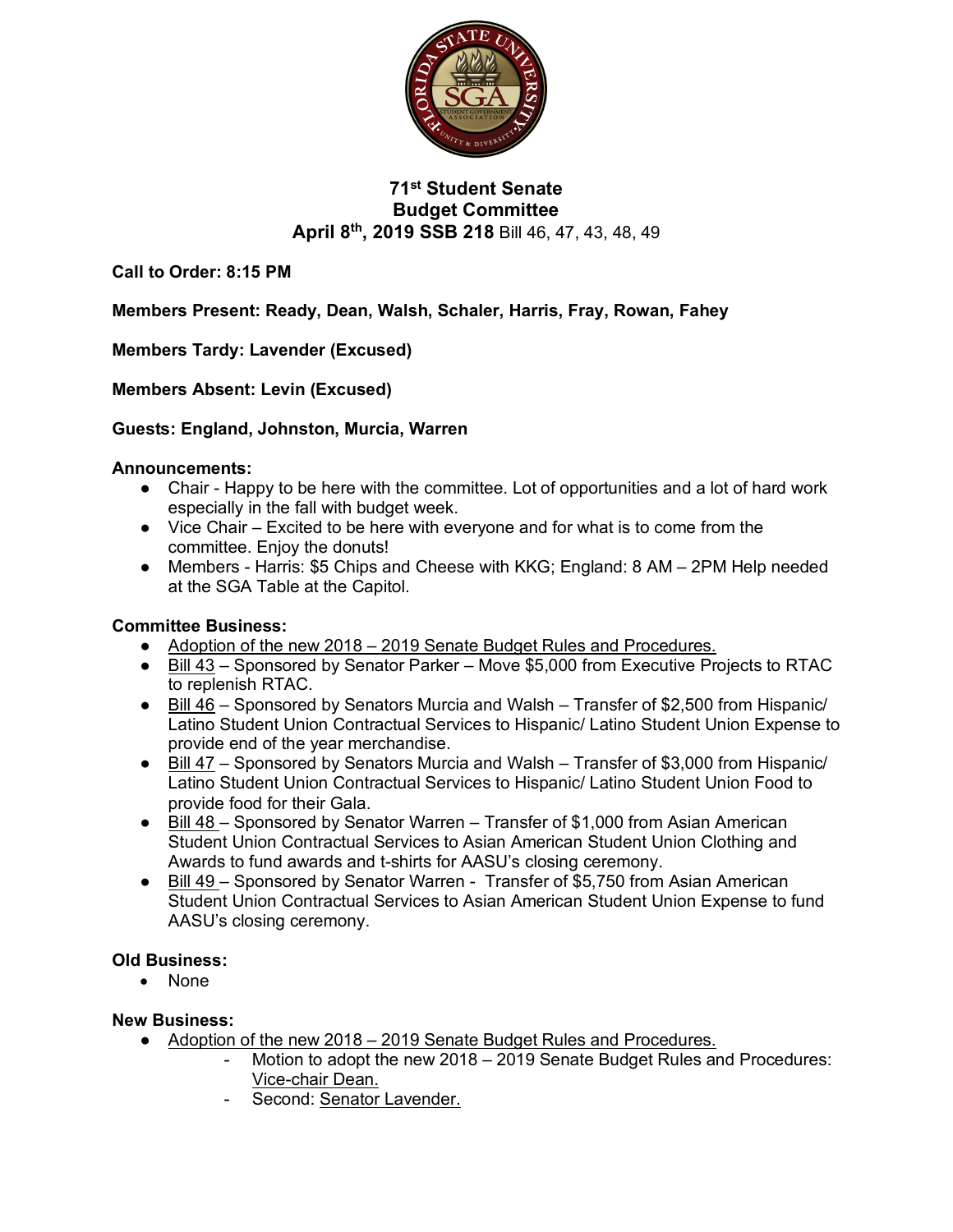

o Voting Results …

**YAY**: 7 (Dean, Fahey, Fray, Harris, Rowan, Schaler, Walsh) NAY: 0 ABS: 1 (Lavender)

## **New 2018 – 2019 Senate Budget Rules and Procedures is adopted.**

- There are no minutes to be approved from recent meetings.
	- Motion to adopt the minutes from 3 weeks ago as recent minutes: Senator Walsh.
	- Second: Senator Lavender.
- Bill 46 Sponsored by Senators Murcia and Walsh To move \$2,500 From Hispanic/ Latino Student Union Contractual Services to Hispanic/ Latino Student Union Expense To provide end of the year merchandise.

Senator Walsh: This is a simple transfer bills for HLSU, Gala coming up on Saturday so moving to pay for awards.

- Motion to open first debate Bill 46: Senator Lavender
- Second : Senator Fahey
- Motion to open second debate Bill 46: Senator Harris
- Second: Senator Fray
- Voting Results …

**YAY:** 8 (Dean, Fahey, Fray, Harris, Lavender, Rowan, Schaler, Walsh) **NAY:** 0 **ABS:** 0

### **Bill 46 Passes.**

● Bill 47 - Sponsored by Senators Murcia and Walsh – To move \$3,000 From Hispanic/ Latino Student Union Contractual Services to Hispanic/ Latino Student Union Food to provide food for their Gala.

Senator Walsh: This is a simple transfer bills for HLSU, Gala coming up on Saturday so moving to pay for food.

- Motion to open first debate Bill 47: Senator Fray
- Second : Senator Schaler
- Motion to open second debate Bill 47: Senator Rowan
- Second: Senator Fahey
- Voting Results …

**YAY:** 8 (Dean, Fahey, Fray, Harris, Lavender, Rowan, Schaler, Walsh) **NAY:** 0 **ABS:** 0

### **Bill 47 Passes.**

- Motion for recess: Vice-chair Dean
- Second: Senator Fray
- Call back to order: Chair Ready at 8:37 PM
	- Motion to unlock the calendar: Senator Schaler
	- Second: Senator Rowan
- Bill 43 Sponsored by Senator Parker To fund \$5,000 from Executive Projects to RTAC to replenish RTAC.